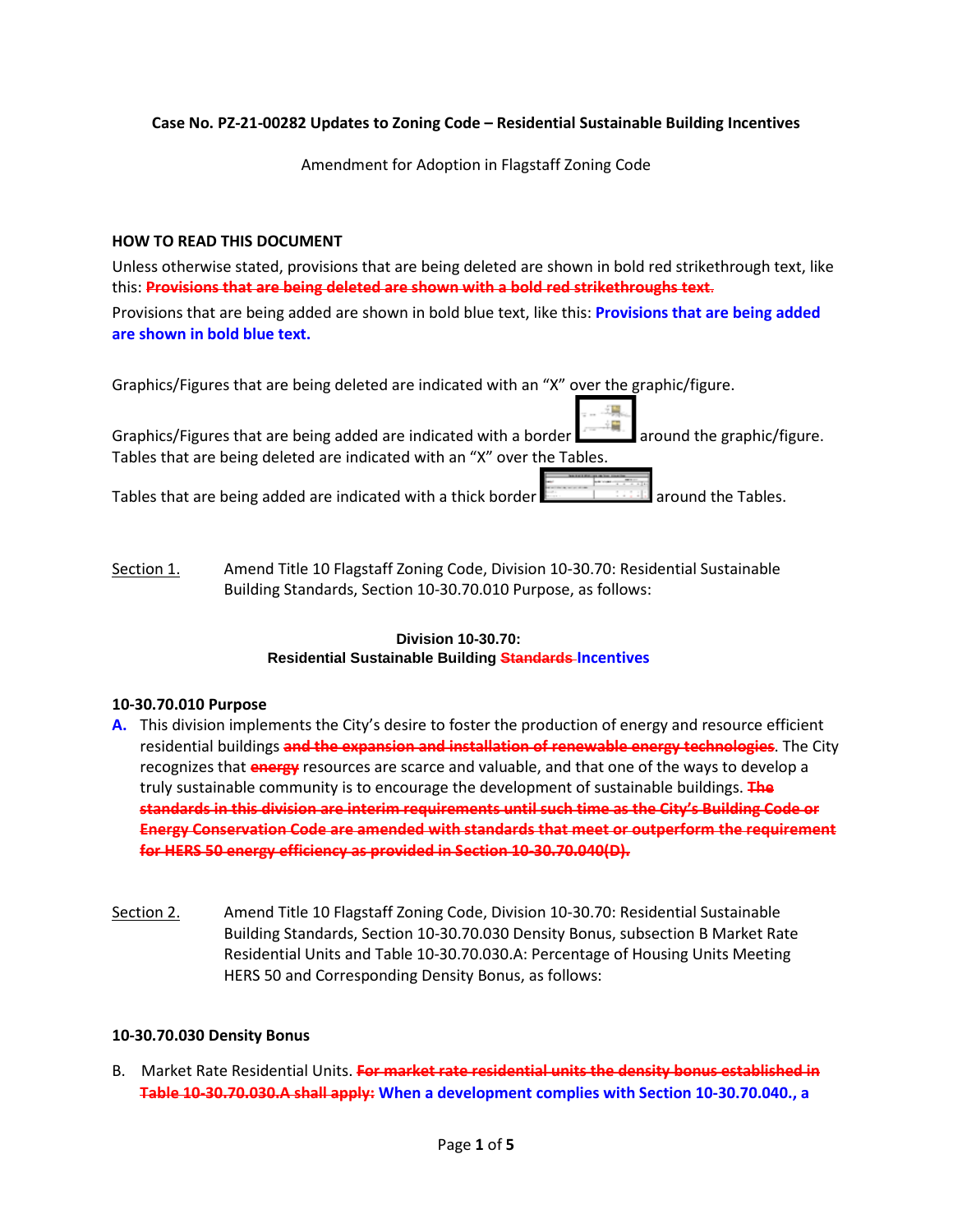**density increase of 25% above the maximum density permitted in the designated zone shall be allowed. The additional units and bedrooms shall not be included in the calculations for determining if a development is considered a High Occupancy Housing Development.**

| <b>Market Rate Housing Units</b>    |                    |  |
|-------------------------------------|--------------------|--|
| % of Units Meeting HERS 50 Standard | % of Density Bonus |  |
| 25%                                 | 40%                |  |
| 50%                                 | 15%                |  |
| 75%                                 | 20%                |  |
| 100%                                | 25%                |  |

### **Table 10-30.70.030.A: Percentage of Housing Units Meeting HERS 50 and Corresponding Density Bonus**

Section 3. Amend Title 10 Flagstaff Zoning Code, Division 10-20.40: Permits and Approvals, Section 10-30.70.040 Minimum Standards, as follows:

### **10-30.70.040 Minimum Standards**

**In order to**-To qualify for density bonuses established in Section 10-30.70.030, Density Bonus, the **following minimum prerequisites (subsections (A) through (D) of this section) shall be satisfied development must meet requirements in each of the four following areas**:

- A. Water Resource Protection. **Each new The** development shall **apply comply with** at least one of the following:
	- 1. The landscape design for the development shall not include an oasis zone (hydrozone 1) as otherwise permitted in Section 10-50.60.050 (C), Oasis Allowance, and Section 10-50.60.060, Hydrozones; or
	- 2. **Multifamily residential developments of Developments with** 20 or more **dwelling** units shall be connected to the City's reclaimed water system for use in irrigation; or
	- 3. **Housing units All buildings within a residential development** shall be dual plumbed so that rainwater captured in an active rainwater harvesting system can be used in addition to potable water subject to applicable State, County and City standards; or
	- 4. **Housing units All buildings within a residential development** shall be dual plumbed for the use of greywater in toilets subject to applicable State, County and City standards.
- B. Transportation and Air Quality. **Each new development shall apply at least one of the following: The development shall comply with subsection B.1. or B.2. of this section.**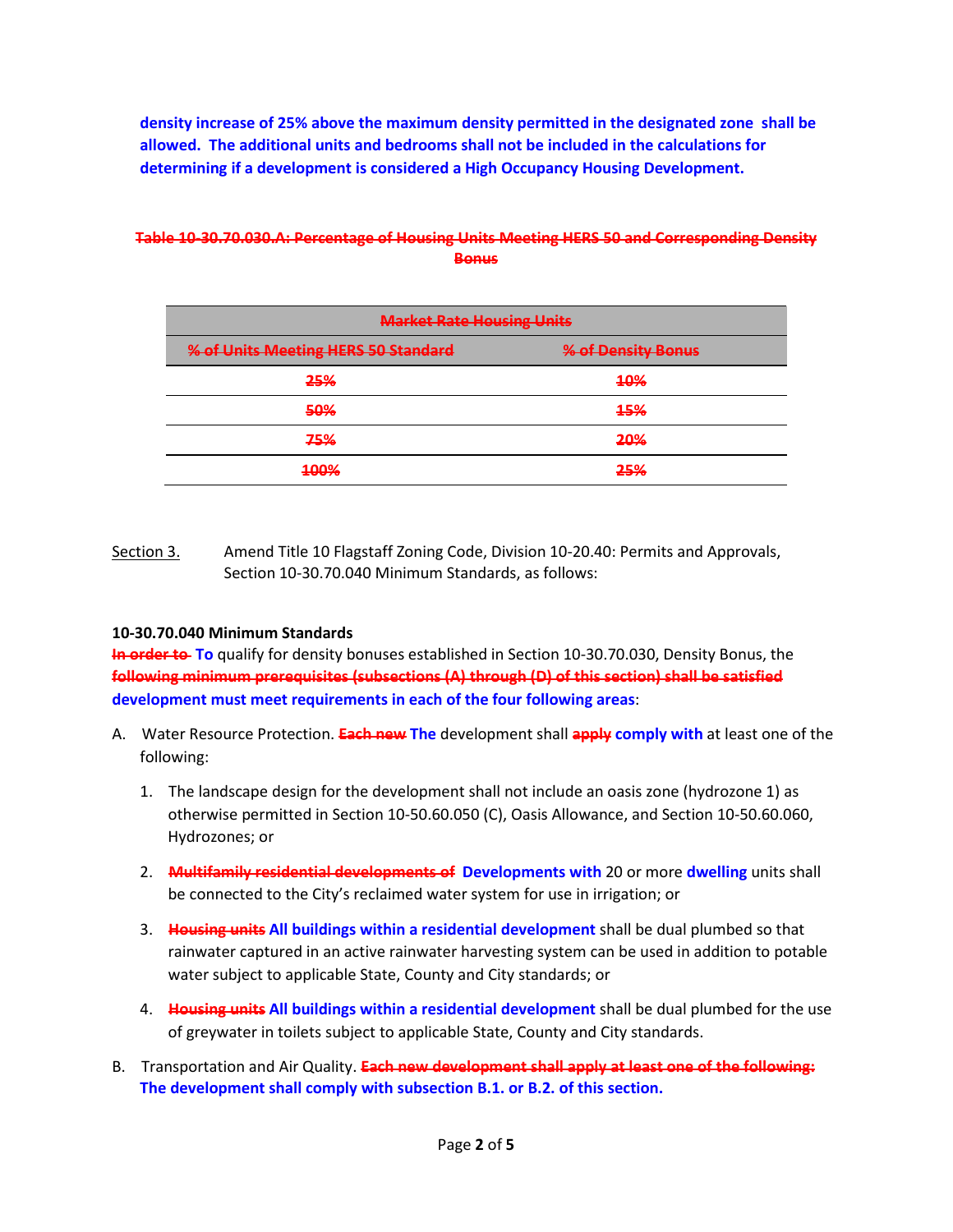**1. The development site is located within at least one-quarter mile of a bus stop; or**

**2. The development is located within at least one-quarter mile of a FUTS trail or connected to it; or**

- **3. Residential electrical systems are designed for electric vehicle charging.**
- **1. Electric vehicle charging.**
	- **a. Developments with five or more dwelling units. Electric Vehicle Charging Supply Equipment (EVSE) shall be provided in accordance with Table 10-30.70.040.B.1.**

| Table 10-30.70.040.B.1.<br><b>Parking spaces with EVSE for</b><br><b>Residential Developments with more than 20 units</b> |                                                                         |  |
|---------------------------------------------------------------------------------------------------------------------------|-------------------------------------------------------------------------|--|
| <b>Parking Spaces Provided</b>                                                                                            | <b>Spaces with Electric Vehicle</b><br><b>Supply Equipment Required</b> |  |
| $1 - 50$ Spaces                                                                                                           | 2 Space                                                                 |  |
| $51 - 100$ Spaces                                                                                                         | 4 Spaces                                                                |  |
| <b>101 and Above Spaces</b>                                                                                               | <b>6 Spaces</b>                                                         |  |

- **b. Developments with less than five dwelling units. All dwelling units shall have one vehicle parking space with an electrified 240-volt outlet socket.**
- **2. The Development Site shall be located within 1,320 feet of a permanent transit stop. The distance between a permanent transit stop and Development Site shall be measured following a continuously improved sidewalk and/or public trail unless otherwise approved by the Director and Sustainability Director.**
- C. **Waste Reduction and Management. During Construction. Each new The property owner of the** development shall **have a written solid waste program that includes at least two of the following three elements: obtain approval from the Sustainability Director, or designee, of both a Materials Management Plan, and a Construction and Demolition Waste Management Plan, both demonstrating a significant reduction in landfill waste. The plans shall be provided in accordance with the requirements on file with the City's Sustainability program.** 
	- **1. A plan for the recycling or reuse of all paper, cardboard, plastics, and metals;**
	- **2. A plan for the recycling or reuse of all lumber scraps so that they are diverted from the landfill; and**
	- **3. A plan for the diversion of all masonry, gypsum and cementitious materials so that they are diverted from the landfill.**
- D. Energy Efficiency. **The development shall comply with the requirements in one of the following categories and any required certification or verification of compliance shall be provided by an approved third-party verified/certified professional and approved by the Sustainability Director, or designee:**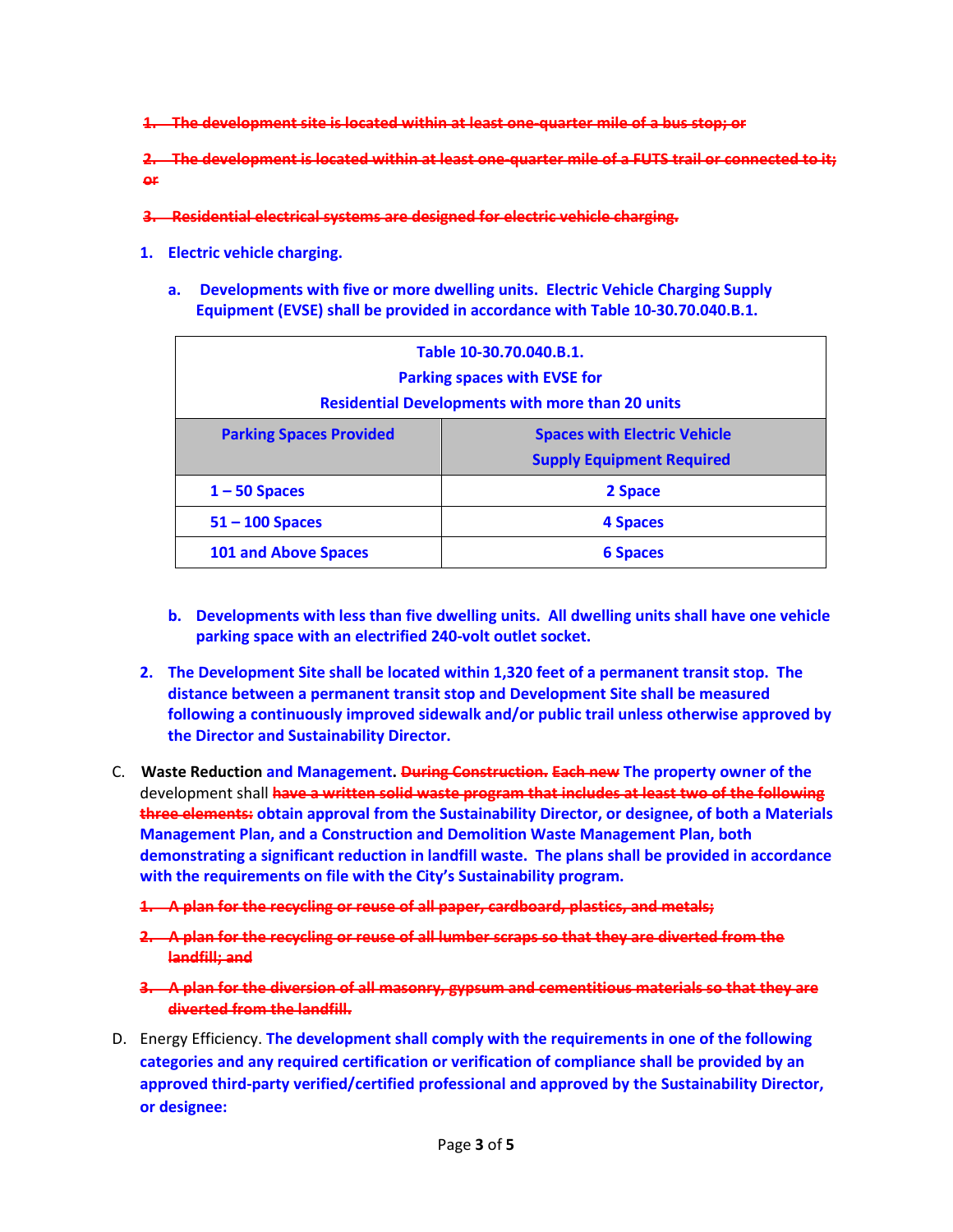- **1. In order to qualify for the density incentive established in Table 10-30.20.050.A, Percentage of Affordable Housing Units and Corresponding Density Bonus, an efficiency standard that is 50 percent of the HERS Reference Home rating established in the 2003 International Energy Conservation Code as measured on the HERS (Home Energy Rating System) index shall be met. Solar collectors, including solar thermal and photovoltaic systems, may be installed to ensure that the residence qualifies.**
- **2. An applicant applying the HERS rating system to receive the density bonuses allowed under Section 10-30.70.030, Density Bonus, shall obtain independent third-party verification that the minimum HERS rating has been achieved before the density bonus is applied, to the satisfaction of the Director and the Building Official.**
- **1. All-electric, Zero Energy Building.**
	- **a. All residential buildings, and residential areas of a Mixed Use Development, including residential leasing and operation areas, of the development shall be constructed in compliance with and verified as a Zero Energy Building as defined by U.S. Department of Energy; and**
	- **b. Natural gas plumbing shall not be provided within the development.**
- **2. All-electric, Energy-Efficient Building.**
	- **a. All residential buildings, and residential areas of a Mixed-Use Development, including residential leasing and operation areas, of the development shall:**
		- **i. Achieve bronze-level certification within the National Green Building Standard (ICC-700), as amended, for all residential buildings of the development; and**
		- **ii. Be constructed to achieve a building energy efficiency that is equal to or greater than a 15% improvement over the City of Flagstaff's current energy code as specified in the Building Code. The U.S. Department of Energy's REScheck software, or another method approved by the Building Official shall be used to demonstrate compliance energy efficiency requirements; and**
	- **b. Natural gas plumbing shall not be provided within the development, unless approved by the Sustainability Director, or designee. Acceptable exceptions for the use of natural gas include:**
		- **i. Fireplaces and outdoor grills provided in common and shared use areas and cooking appliances within non-residential uses of a Mixed Use Development; and**
		- **ii. Other uses that do not significantly increase the annual carbon emissions of the development, as approved by the Sustainability Director, or designee.**
- **3. All-Electric Building with Verified Performance in Energy, Water, and Air Quality.**
	- **a. All residential buildings and residential areas of a Mixed-Use Development, including residential leasing and operation areas, of the development shall achieve the U.S. Environmental Protection Agency's:**